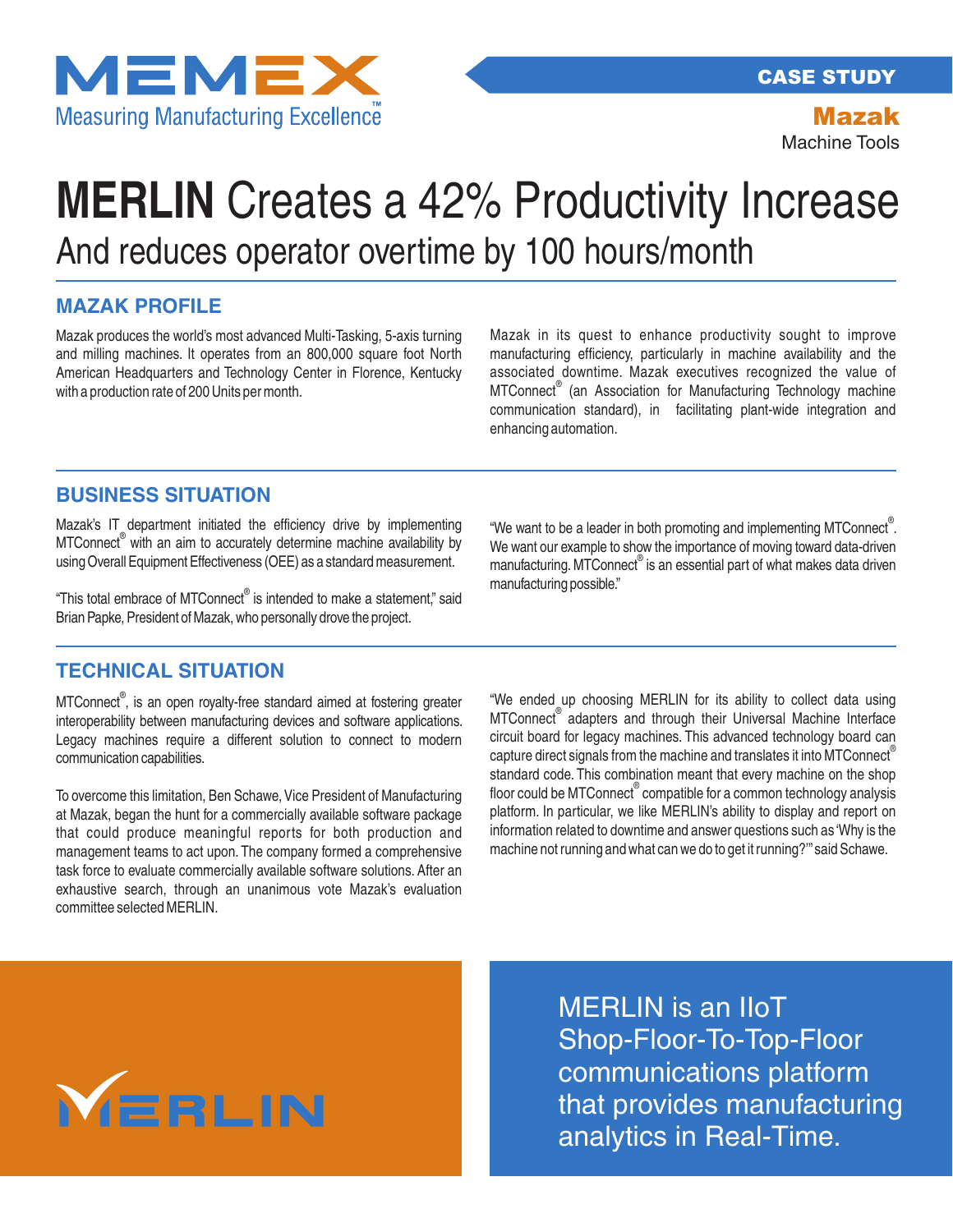### **SOLUTION**

MERLIN made an almost instant impact at Mazak. A series of 60-inch display monitors presented real-time utilization data in a test section containing a cross-section of equipment in the Florence plant.This helped establish a performance benchmark and related training protocols that could easily expand across the massive machine-tool manufacturing plant.

MERLIN's easily interpreted, visual report format provides shop floor operators at-a-glance information on how machine tool conditions are influencing efficiency.Bar graphs that summarize activity across a number of machines simultaneously inform supervisors and managers of trends useful for decision-making and long-term planning, such as when to schedule refresher training.

A majority of the reports focus on a specific machine as well as performance-based gauges and readouts, which resemble a car's speedometer. MERLIN can show program stops, feed holds, spindle overrides, tool changes and other reasons why a machine is not running. Other reports present graphs that compare all of the machines connected to MERLIN according to a variety of critical metrics such as uptime, and stoppages by category.

For the first time, top management and everyone across Mazak's shop floor have access to the same actionable reports."Almost as soon as we had the MERLIN reports out on the plant floor we saw a 6% increase in utilization," said Schawe. "This was true low-hanging fruit. Not doing anything else — just having our operators aware of how their time management affected machine utilization — we got dramatic payback." For example, the data collected indicated that some tools were frequently

wearing out, and the simple solution was having duplicates ready at tool magazines. This quick fix saved time because operators were no longer wandering the plant enabling the machines to keep operating at peak capacity.

Analyzing this data provides opportunities to reduce or eliminate many of these stoppages, which improves overall utilization. At team production meetings Mazak personnel are able to identify and easily fix several downtime-related inefficiencies.

Some of Mazak's analysis of MERLIN data was surprising, according to Schawe. In one instance, a number of part programs included optional stops, originally added so that operators could check tool wear periodically or measure a critical part feature during the prove-out phase. However, when the part went into production these optional stops were never removed and operators simply got in the habit of restarting the machine at these points in the program.The high occurrence of stoppages linked to these programmed stops showed up in MERLIN reports and were easily identified. Systematically editing the part programs to remove these unnecessary optional stops was an easy way to recover lost production time.

"The data just flows," he said. "We have full visibility of production both electronically and posted on production boards. The office staff can see statuses and we can relay direct information to customers. Utilizing the web services capability of MERLIN even enhances information dissemination as various devices can access data within their browsers and dashboards."



**Overall Equipment Effectiveness (OEE) metric is a critical tool in manufacturing.**

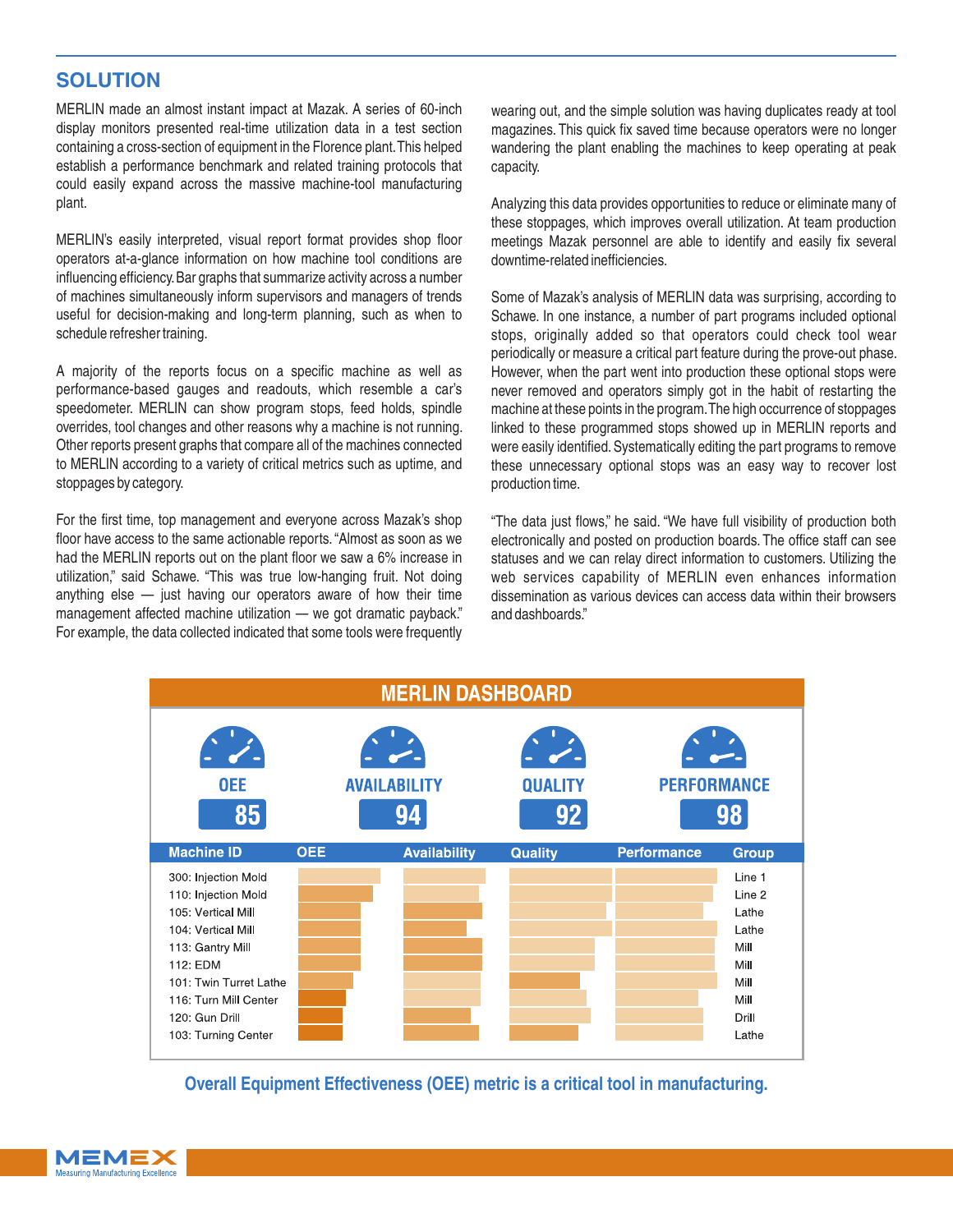#### **BENEFITS**

- As reported MERLIN-related efforts reduced downtime and yielded a 42% improvement in utilization for the monitored machines in the first six months
- Mazak reduced operator overtime by 100 hours per month
- 400 hours per month of previously outsourced work was returned to Mazak
- Leverage MERLIN's ability to take the guesswork out of tracking machine utilization
- 75 standard MERLIN reports are sent out automatically to a variety of departments, cell and management on a daily, weekly and monthly basis through an email alert engine — including daily production, quality, constraints, throughput, operator and utilization metrics

"We can tell at a glance how we are doing, and the basis is in real-time and historical data. There is so much information, accurate and detailed, all easily accessed whereas before it was difficult to find information if it was even available"

- Ben Schawe, Vice President of Manufacturing, Mazak

**MEMEX** 

# **Mazak vip**

As a VIP partner, MEMEX will continue to collaborate with Mazak on ways to transform its iSMART Factory. The two companies will also work together to make data-driven manufacturing highly accessible to Mazak customers.MERLIN plays a critical role in the iSMART Factory concept by allowing Mazak to monitor its productivity and overall equipment effectiveness metrics from anywhere, and on any device in Real-Time. The MTConnect<sup>®</sup> open communications protocol works in conjunction with MERLIN to harvest data from all the different production floor machines, cells, assembly stations, devices and processes.

**MEMEX is an IIoT leader that offers MERLIN, an Industrial Internet of Things software communications platform that provides manufacturing analytics in Real-Time.**



MERLIN's plant productivity results impressed Mazak to the extent that it

**MEMEX - A Value Inspired Partner**

named MEMEX to its exclusive Value Inspired Partner (VIP) program. Mazak selects VIP Partners that share its same forward-thinking approach to manufacturing. According to the company, MEMEX makes the perfect VIP Partner because Mazak knows first-hand how the company can help create factories of the future today. And, like Mazak, MEMEX believes in continuous innovation, boosting manufacturing productivity via digital interconnectedness and helping customers achieve the best possible competitive advantage.

The partner announcement underscores how Mazak is paving the way in digital resource productivity via its iSMART Factory concept, an all-encompassing vision that harnesses the power of connectivity to optimize manufacturing operations at every level.